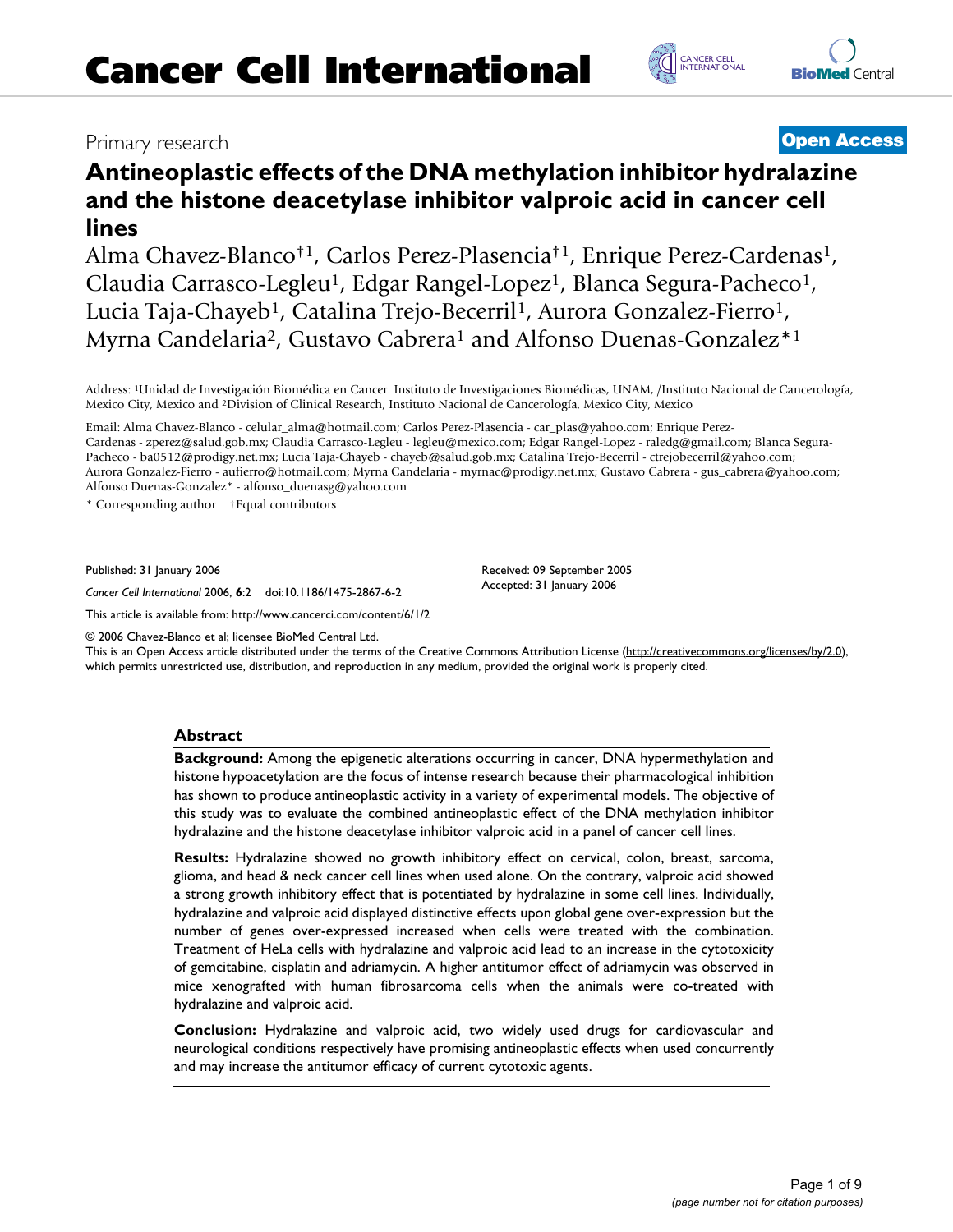#### **Background**

Modulation in the expression of cancer-related genes silenced by changes in DNA methylation and histone post-translational modification through the use of DNA methylation and histone deacetylase inhibitors has been shown to exert antitumor effects in *in vitro* and *in vivo* models [1]. These results have led to the development of these class of drugs for clinical use. The classical demethylating agents comprise analogs of deoxycytidine: 5-azacytidine, 5-aza-2-deoxycytidine, 1-β-D-arabinofuranosil-5-azacytosine, and dihydro-5-azacytidine, developed over the past 30 years as classical cytotoxic agents, and subsequently discovered as DNA methylation inhibitors [2]. Another class of demethylating agent is the antisense oligonucleotide MG98 directed against the3' untranslated region of *DNMT1* mRNA, which codes for the enzyme DNA methyltransferase 1 responsible for maintenance of DNA methylation [3]. The fact that deoxycytidine analogs such as 5-aza-2-deoxycytidine are not only carcinogenic but also exhibit neutropenia as their dose-limiting toxicity when used for demethylation [4] has renewed interest in finding effective and less toxic demethylating agents.

Among these are an oral cytidine analog zebularine [5] and the green tea major polyphenol (-)-epigallocatechin-3-gallate [6]. Our group has recently shown *in vitro* and *in vivo* promoter demethylation and tumor suppressor gene transcriptional reactivation mediated by the antihypertensive compound hydralazine, a well-tolerated drug devoid of the common side effects of cytotoxic chemotherapy agents [7] and whose DNA demethylating activity can be explained by the interaction between its nitrogen atoms with residues Lys162 and Arg240 of the DNA methyltransferase active site, as shown in a silico model [8]. Its demethylating and gene reactivating activity were also shown in a phase I trial [9].

On the other hand, HDAC inhibition has been reported to induce tumor cell differentiation, apoptosis, or growth arrest, depending on the experimental system [10,11], and to sensitize cells to chemotherapy [12] or radiation therapy [13]. Currently, there are six structurally distinct classes of HDAC inhibitors at diverse stages of preclinical and clinical development. Valproic acid, an 8-carbon, branched-chained fatty acid well-known as an effective antiepileptic drug [14] belongs to the *Small molecular weight carboxilates* [15]. This drug causes hyperacetylation of the N-terminal tails of histones H3 and H4 *in vitro* and *in vivo* and inhibits HDAC activity, most probably by binding to the catalytic center and thereby blocking substrate access [16,17]. In contrast to other HDAC inhibitors, valproic acid has a good tolerability and safety profile as demonstrated by 35 years of use as a chronic therapy for epileptic disorders [14]. Its ability to inhibit deacetylase activity in solid tumors has recently been demonstrated



#### Figure 1

**In vitro growth inhibition by hydralazine, valproic acid and the combined treatment**. Hydralazine had not growth inhibitory effects at the dose and conditions tested in none of the cell lines. Valproic acid induced a variable degree of inhibition in the cell lines. D54 glioma cell line had 80% growth inhibition whereas KB laryngeal carcinoma was the least but still inhibition was close to 50%. MCF-7 and SW480 were more sensitive to the combination of compounds although the difference was statistically significant only in SW480 cells (p < 0.001)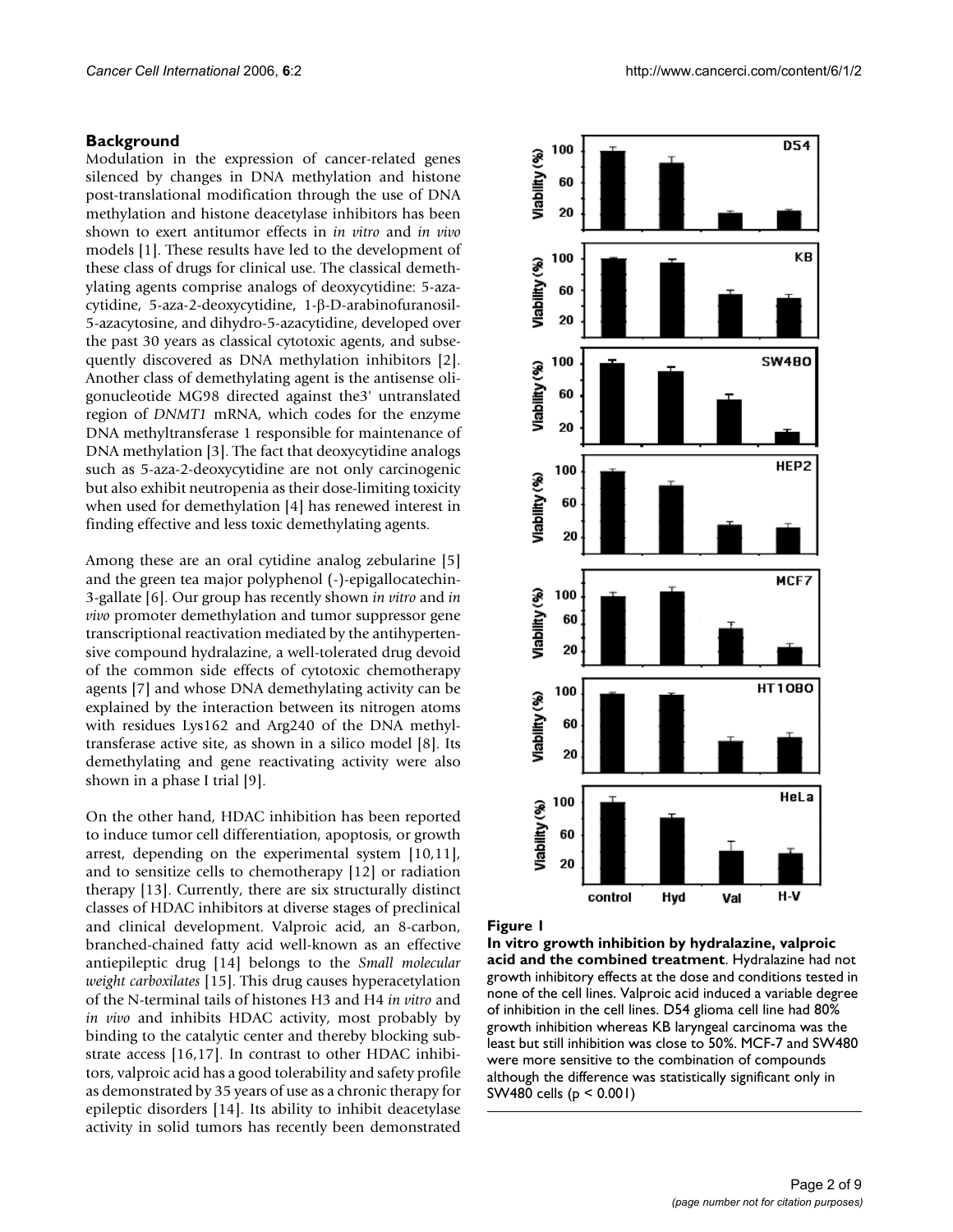[18]. We thus investigated if the use of both compounds in combination displayed an increased antineoplastic effect.

# **Results**

*Inhibitory activity of hydralazine and valproic acid in vitro* Cells lines from different tumor types were treated with either hydralazine, valproic acid or the combination at 10 µM and 1 mM respectively for five days. As shown in Figure 1 all cell types were statistically significant growth inhibited to various degrees by valproic acid. D54 glioma cell line had 80% growth inhibition whereas KB laryngeal carcinoma was the least but still inhibition was close to 50%. On the other hand, hydralazine had no growth inhibitory effect at the dose and conditions tested. When used in combination, five of the seven cell lines showed the same inhibition that valproic acid alone. Interestingly, MCF-7 and SW480 were more sensitive to the combination of compounds although the difference was statistically significant only in SW480 cells ( $p < 0.001$ ).

# *Gene expression*

To analyze any change in the global pattern of gene expression induced by these epigenetic active drugs, genome wide expression analysis was performed following drug treatment as described in methods section. RNA purified from SW480 was hybridized on the CodeLink system (Amersham; Piscataway, NJ). This array contains a broad range of genes derived from publicly available, well-annotated mRNA sequences (over 55,000 genes and ESTs probes). Following normalization and log2 transformation, data were loaded on Cluster 3.0; Log 2 expression ratios were filtered to find genes with a minimum expression ratio of three-fold different from untreated controls. Hence we obtained 1281 differentially expressed genes (651 up-regulated and 630 down-regulated, supplementary information). Hierarchical clustering revealed specific patterns induced by each treatment (Figure 2). In this method of clustering, relationships among objects (genes)are represented by a tree whose branch lengths reflect the degree of similarity between the objects, as assessed by a pairwise similarity function. The computed trees can be used to order genes in the original data table, so that genes or groups of genes with similar expression patterns are adjacent. The ordered table can then be displayed graphically as figure 2, with a representation of the tree to indicate the relationships among genes. Interestingly, most down-regulated genes were co-regulated by either drug, alone or combined. On the contrary, up-regulated genes were somehow specific for each treatment. It was found that 153, 178 and 352 genes were specifically induced 3-fold by hydralazine, valproic acid or the combined treatment respectively. Additional files 1, 2 and 3 list the genes with the highest degree of over-expression that also have a function known. The complete list of genes whose expression changed is provided as supplementary information (additional file 4).

# *Effect of cytotoxic drugs in combination with hydralazine and valproic acid in HeLa cells*

HeLa cells were treated for 24 hours with cisplatin, adriamycin or gemcitabine at or close to IC50 plus hydralazine and valproic acid. Afterwards medium was removed and fresh medium containing only hydralazine and valproic acid was added for additional 48 hours after which viability was measured. Figure 3 shows a statistically significant higher cytotoxicity of the chemotherapeutic agent when used in combination with hydralazine plus valproic acid. Cisplatin alone at 12 µM caused a reduction in viability to 37% in HeLa cells which was essentially zero viability when cells were co-treated with hydralazine plus valproic acid ( $p < 0.002$ ). The increasing toxicity of the combination was also seen with adriamycin and gemcitabine. Viability was 42% and 45% in the chemotherapy drugs alone versus 27% (p < 0.020) and 37% (p < 0.012) respectively, when hydralazine plus valproic acid were added.

# *Antitumor evaluation of the combination in vivo*

To investigate whether the hydralazine and valproic acid combination has antitumor effects in vivo, we used a sarcoma xenograft model in nu/nu mice. Animals were treated with adriamycin by the intraperitoneal route with a dose of 2.2 mg/Kg on a weekly basis for 3 weeks, starting when the tumor volume reached at least 1 cm in its larger diameter. Treatment with hydralazine plus valproic acid started the week (day 1) before the first injection of adriamycin (day 7) and continued until animals were sacrificed. Figure 4 shows that in untreated control animals tumor growth increased rapidly whereas in the animals treated with adriamycin with or without hydralazine plus valproic acid, tumors disappeared at day 21. However, there was a rapid regrowth starting at day 21 in the animals treated only with adriamycin, whereas animals treated with hydralazine plus valproic acid remained free of tumor.

# **Discussion**

Aberrant gene transcription resulting from epigenetic changes, -namely DNA promoter hypermethylation and histone deacetylation- are frequent events in the molecular pathogenesis of malignant transformation [1]. Gene transcription in eukaryotic cells is a highly regulated phenomenon. Although the whole process has several levels of regulation, at the top of these stands the status of chromatin structure which affects the ability of transcriptional regulatory proteins and RNA polymerases to find access to specific promoters and activate gene transcription [19]. DNA hypermethylation and histone deacetylation are critical for determining a closed chromatin structure that may be responsible or related to the aberrant gene transcrip-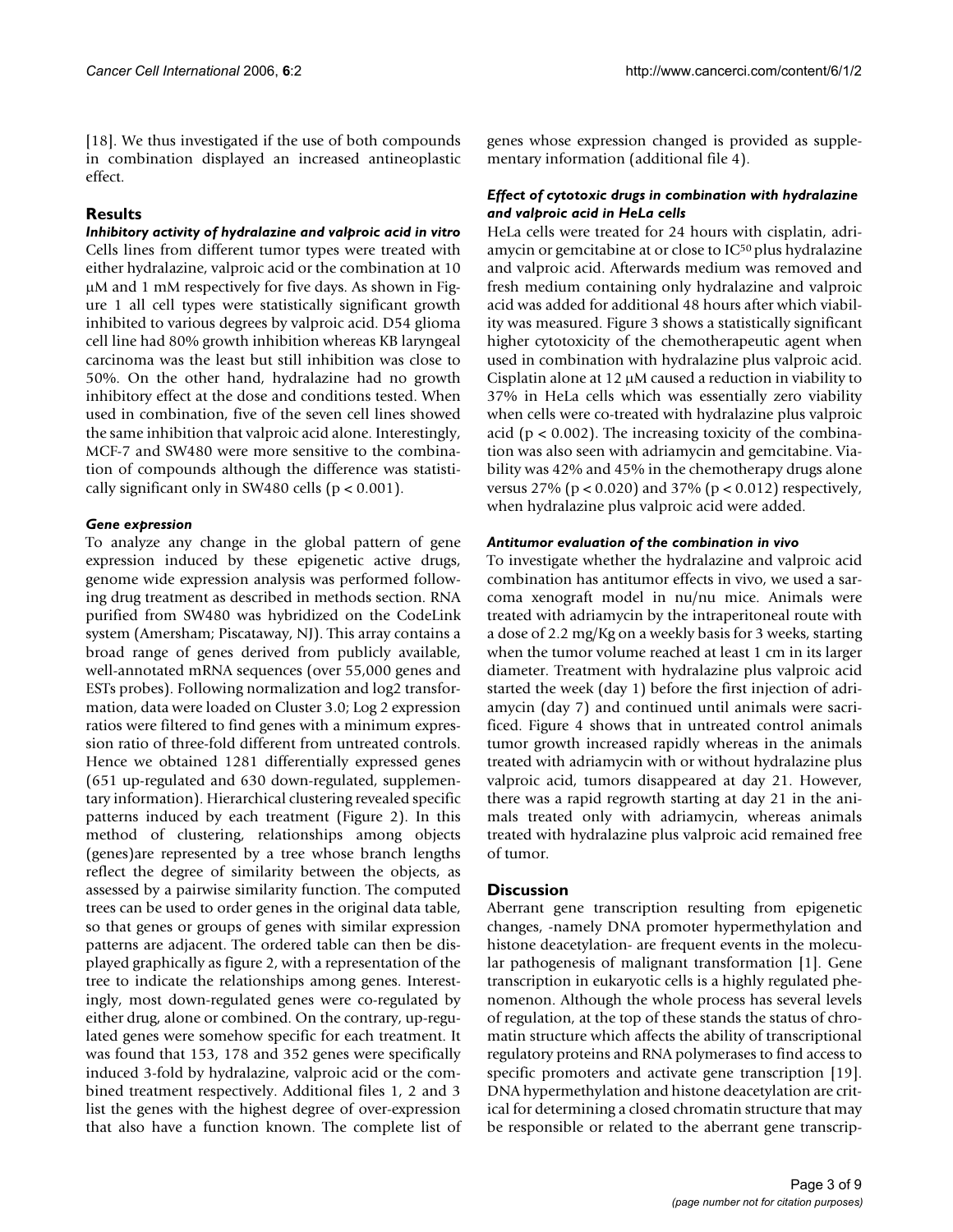

#### Figure 2

**Hierarchical clustering revealed specific patterns induced by each treatment**. Hydralazine, valproic acid and the combination down-regulated a similar set of genes. On the contrary, up-regulated genes were distinctive for each treatment. From 1,281 differentially expressed genes, 651 were up-regulated and 630 down-regulated. The number of genes overexpressed specific of hydralazine, valproic acid and the combination were 153, 178 and 352. Each row represents a gene, whereas each column corresponds to the treatment drug. The relative abundance of the gene in the tissue correlates with color intensity; red induced; green repressed; black no change. H: hydralazine, V: valproic acid, and HV: hydralazine and valproic acid.

tion in the malignancies, hence its reversal using DNA methylation inhibitors as well as histone deacetylase inhibitors leads to antitumor effects as demonstrated in preclinical [20] and clinical studies [21].

On these basis we wanted to analyze the antineoplastic effect of hydralazine plus valproic acid on a panel of cancer cell lines from diverse origins as epigenetic alterations are common to all tumor types investigated [22]. The results of this study show that valproic acid has a strong inhibitory effect in all cell lines tested and that this effect is statistically significant increased with hydralazine in one of these seven cell lines. However, hydralazine alone at the concentration tested, had no growth inhibitory properties which is not surprising. With exception of 5 aza-2'-deoxycytidine which is a classical cytotoxic agent with demethylating properties [23], the in vivo or in vitro antiproliferative effects of other DNA demethylating agents such as procainamide [24], zebularine [25], tea polyphenol (-)-epigallocatechin-3-gallate [6] and RG108 [26] are low or absent at DNA demethylating concentrations. Contrarily, valproic acid showed a strong inhibitory effect in all cell lines tested as previously seen in a variety of experimental systems [15]. The cytotoxicity of valproic acid can be related to its actions on several targets such as peroxisome proliferator-activated receptor δ (PPAR-δ),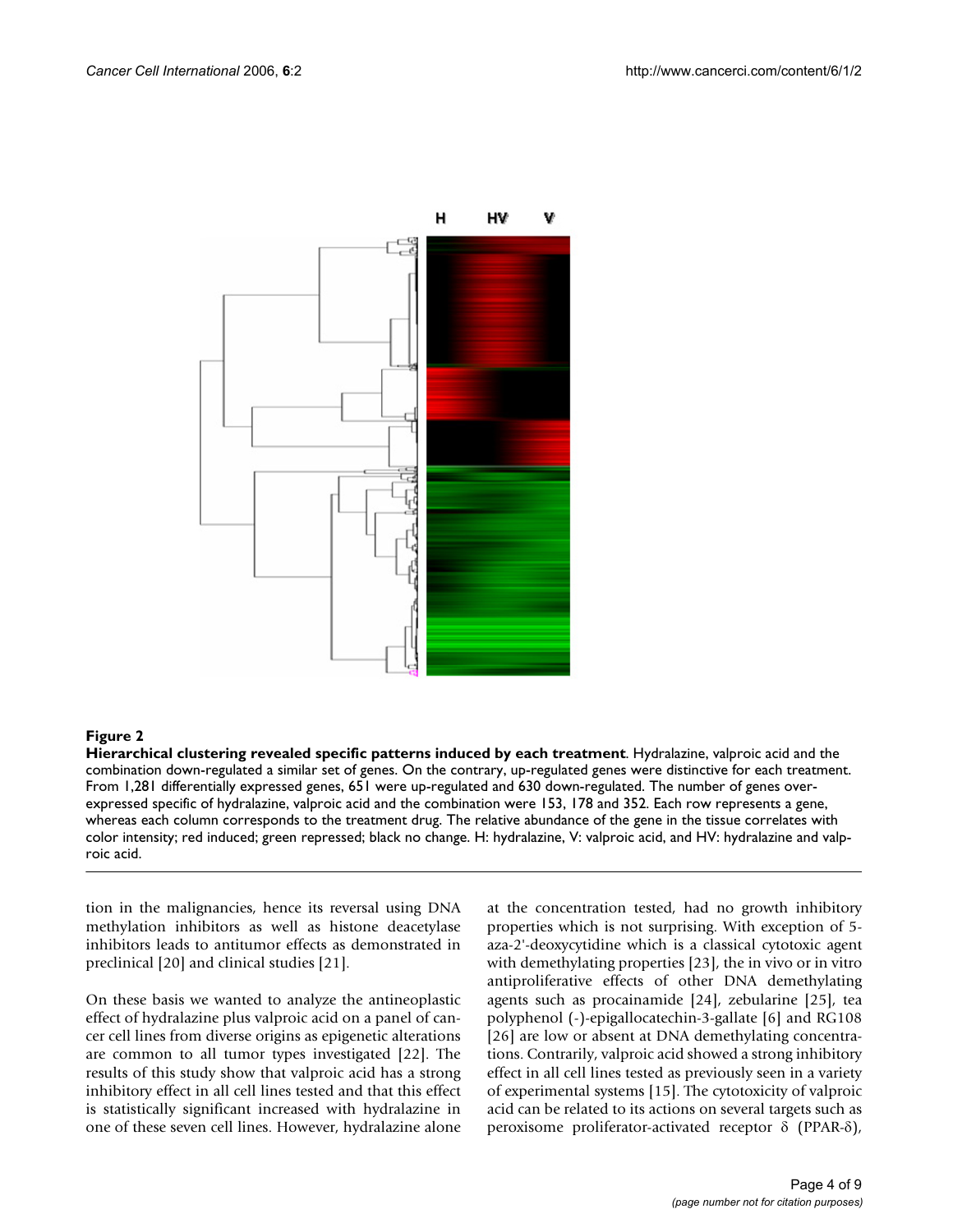

#### **Figure 3**

**Effect of cytotoxic drugs in combination with hydralazine and valproic acid in HeLa cells**. HeLa cells were treated for 24 hours with cisplatin, adriamycin or gemcitabine at or close to IC50 plus hydralazine and valproic acid. Afterwards medium was removed and fresh medium containing only hydralazine and valproic acid was added for additional 48 hours after which viability was measured. There was a statistically significant higher cytotoxicity of the chemotherapeutic agent when used in combination with hydralazine plus valproic acid. Viability with cisplatin was 37% and zero after co-treatment with hydralazine-valproic acid (p < 0.002). Corresponding values for adriamycin and gemcitabine alone or with co-treatment were 42% versus 27% (p < 0.020) and 45% versus 37% ( $p < 0.012$ ) respectively.

deregulation of β-catenin, and the transcriptional induction of the cell cycle inhibitor p21 [16,27-29], however, it seems that its HDAC inhibitory effect is largely responsible for its cytotoxicity [30]. Interestingly, our results show that in the cell line SW480, the combined treatment produced higher cytotoxicity than valproic acid alone as it has been observed in other models combining a DNA demethylating agent and a HDAC inhibitor [31,32]. The growth inhibition of valproic acid has been associated with a G1 or G2/M phase arrest as well as apoptosis in certain cell lines [33,34].

The data on the synergy between a DNA methylation inhibitor and a HDAC inhibitor for gene re-expression [35] led us to explore the effect of hydralazine plus valproic acid on global gene expression. For this analysis we chose the SW480 cancer colon cell line as it was the one that showed higher growth inhibition with the combination of hydralazine and valproic acid (Figure 1). The microarray analysis demonstrated that 1281 (651 up-regulated and 630 down-regulated, 2.33% from 55 000 genes) were differentially expressed at least 3-fold different from an untreated control. Among the up-regulated genes 153 (0.28%) were specifically induced by hydralazine and 178 (0.32%) by valproic acid. However, when cells were exposed 4 days to hydralazine and then 16 hours to valproic acid, the number rose to 352 (0.64%) demonstrating that these epigenomic active drugs have a synergistic effect on gene reactivation. Synergy between a DNA methylation inhibitor 5-aza-2'-deoxycytidine and a deacetylase inhibitor trichostatin A on gene re-expression at a global scale is already known; like to our results it has been shown in another system that the percentage of upregulated genes with 5-aza-2'-deoxycytidine was 1.9%, and 1.1% with trichostatin A but rose to 10.4% with the combination [36] indicating that the reversal of two epigenetic factors (i.e., DNA demethylation and/or histone hyperacetylation) synergizes gene re-expression [37]. We are currently investigating a number of cancer cell lines to better define the patterns of gene expression induced by these drugs; to determine whether these effects are methylation dependent or independent; and to define whether the synergy for up-regulating genes matches the pattern of growth inhibition observed in the cell lines.

Upon any stimuli, cells must orchestrate a number of changes in the expression of genes as well as other dynamic processes such as protein phosphorylation, protein trafficking, and protein-protein interactions in order to cope with cytotoxic stress [38]. It is therefore vital for cells to have an intact transcription regulation machinery. On this basis we hypothesized that malignant cells exposed to cytotoxic chemotherapeutic agents, regardless of their intrinsic sensitivity to hydralazine, valproic acid or the combination would have a deranged response and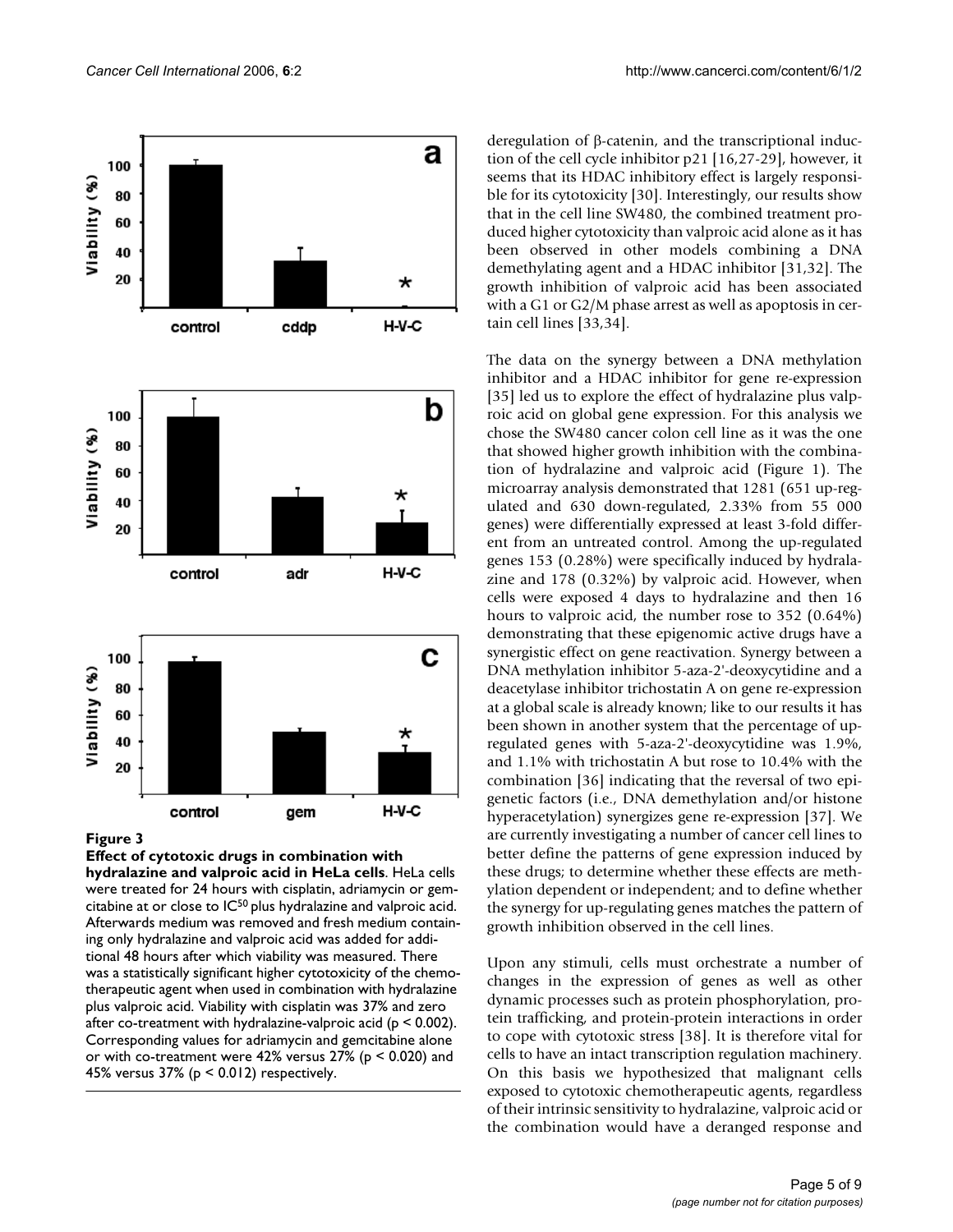

#### Figure 4

**Antitumor effect of the combination of hydralazine and valproic acid plus adriamycin in a nude mice xenograft model of fibrosarcoma**. Control: solid line with open squares. Tumors in animal treated with adriamycin (dotted line with closed circles) and hydralazine-valproic acid and adriamycin (broken line with open triangles) had their tumors shrinkaged at day 21, however, in animals receiving hydralazine and valproic acid tumors failed to regrowth while in those with only adriamycin tumors increased in size shortly after day 21. Saline, or adriamycin injections were performed at days 7, 14 and 21. In the group with the threedrug combination, hydralazine and valproic acid were administered daily from day 1 (seven days before the first injection of adriamycin (day 7) until sacrifice (day 35).

perhaps compromised survival if co-treated with these two drugs that affect DNA methylation and histone acetylation. Thus, we chose for this analysis HeLa cells which are not inhibited by hydralazine nor showed increased inhibition to hydralazine and valproic acid in combination (Figure 1). The results showed that indeed, cells exhibited increased cytotoxicity to chemotherapy agents regardless of their mechanism of action since we used cisplatin, a DNA-damaging agent, adriamycin a drug targeting topoisomerase II and the antimetabolite gemcitabine. It is noticeable however, that the cytotoxicity was higher for cisplatin as could be expected because loosening-up the chromatin structure by histone acetylation increases the efficiency of anticancer drugs that target DNA [39]. To further support our hypothesis on the higher antitumor of cytotoxic agents when used concurrently with hydralazine and valproic acid led us to test the combination plus adriamycin in a nude mice model xenografted with HT1080 fibrosarcoma cells, that like HeLa cells had no significantly higher growth inhibition when treated with both hydralazine and valproic acid. The results of higher antineoplastic effect in mice were concordant with the observed in vitro for HeLa cells. Remarkably, while tumors receiving only adriamycin re-grew after the last dose of adriamycin, the animals treated with hydralazine plus valproic acid showed no tumor regrowth. These results suggest that the antitumor efficacy of the combination was higher and therefore no microscopic residual remained or alternatively the treatment disabled the proliferative capacity of cells. This in principle may be particularly relevant for patients who have minimal residual disease after curative attempt by surgery, chemotherapy, and/or radiotherapy.

# **Conclusion**

Hydralazine and valproic acid two widely used drugs that have DNA methyltransferase and histone deacetylase inhibitory activities respectively have promising antineoplastic effects and the ability to up-regulate a number of genes. In addition these drugs seem to potentiate the effect of chemotherapy.

# **Methods**

#### *Cell culture*

Cell lines MCF-7 breast adenocarcinoma, HeLa cervical cancer, HT1080 sarcoma, KB laryngeal carcinoma, SW480 colon carcinoma, Hep-2 oral carcinoma and D54 glioma cells were cultured at 37°C in a humidified atmosphere containing 5%  $CO<sub>2</sub>$  in DMEM supplemented with 10% (v/v) fetal calf serum (Life Technologies, Inc.).

# *Cytotoxicity assays*

Hydralazine and valproic acid alone. Cells were seeded into 96-well microtiter Falcon plates (Becton Dickinson, Franklin Lakes, NJ) at  $1.5-2.5 \times 10^3$  cells/well in 0.1 ml of complete medium. The next day, cells were treated for 5 days in complete medium with hydralazine at 10 µM and valproic acid at 1 mM. Medium with drugs was changed every other day. At day 6 cell viability was measured by conventional MTT dye reduction assay. Briefly, 50 µl of 5 mg/ml MTT reagent in PBS were added to each well. Viable cells with active mitochondria reduce the MTT to an insoluble purple formazan precipitate that is solubilized by the subsequent addition of 150 µl of DMSO. The formazan dye was measured spectrophotometrically using an ELISA reader. All assays were performed in triplicate. The cytotoxic effect of each treatment was expressed as a percentage of cell viability relative to untreated control cells (percentage of control) and is defined as  $[(A<sub>570</sub>$ <sub>nm</sub>treated cells)/ $A_{570 \text{ nm}}$ non-treated cells)] × 100.

Cytotoxicity of chemotherapy plus hydralazine and valproic acid. HeLa cells were seeded into 96-well micro titer Falcon plates (Becton Dickinson, Franklin Lakes, NJ) at  $1.5-2.5 \times 10^3$  cells/well in 0.1 ml of complete medium. The next day, cells were treated for 72 hours in complete medium with hydralazine at 10 µM and valproic acid at 1 mM. At day four fresh medium containing hydralazine, valproic acid plus the test drug (cisplatin at 12 µM, gem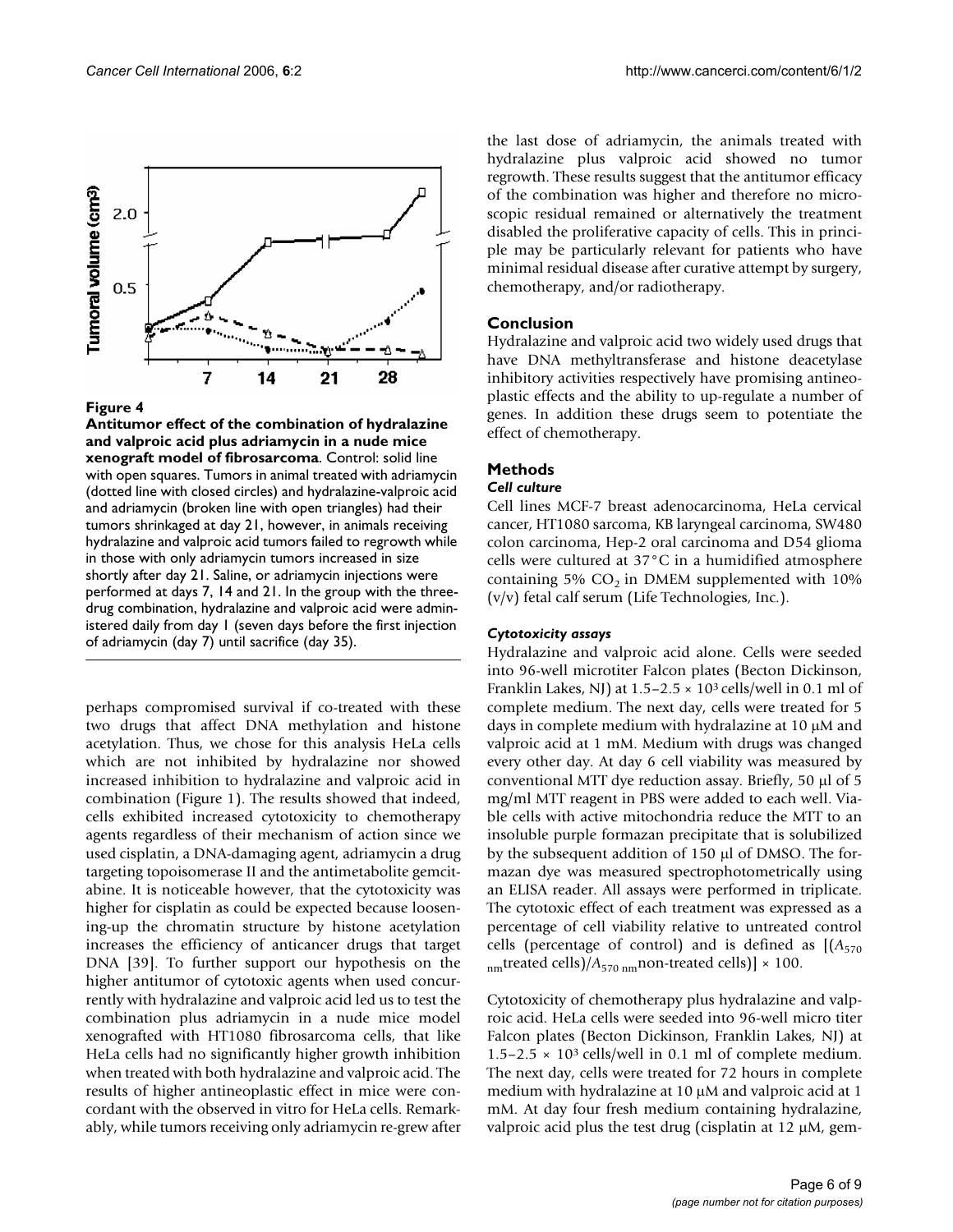citabine at 2  $\mu$ M and doxorubicin at 30  $\mu$ M) was added for 24 hours. At day five, cell viability was assayed as above described. The data are the mean values  $\pm$  SD for  $n = 3$ . Differences between groups were analyzed using one-way ANOVA test. The critical level of significance was set at *p*  $< 0.05$ .

#### *Gene expression*

We used the Amersham (Piscataway, NJ) CodeLink system containing 55000 genes probes. This array contains a broad range of genes derived from publicly available, well-annotated mRNA sequences. The CodeLink array is unique in being capable of detecting minimal differences in gene expression, as low as 1.3-fold with 95% confidence, because of the novel three-dimensional aqueous gel matrix, which the empirically tested 30-mer oligonucleotides are deposited on [40].

#### *Target preparation and microarray hybridization*

All reagents were provided in the CodeLink expression assay kit (Amersham, Piscataway, NJ USA), except where noted. SW480 cells were treated with hydralazine at 10 µM for 96 hours; valproic acid for 16 hours; or both: hydralazine for 96 hours then valproic acid was added for additional 16 hours. Total RNA was extracted using trizol reagent. cRNA synthesis was performed as per the manufacturer's instructions using 1 µg of total RNA. First-strand cDNA was generated using Superscript II reverse transcriptase and a T7 primer. Subsequently, second-strand cDNA was produced using *E. coli* DNA polymerase I and RNase H. The resultant double-stranded cDNA was purified on a QIAquick column (Qiagen, Valencia, CA) and cRNA was generated via an in vitro transcription reaction using T7 RNA polymerase and biotin-11-UTP (Perkin-Elmer, Boston, MA). cRNA was purified on a RNeasy column (Qiagen), quantified by UV spectrophotometry, and 10 µg were then fragmented by heating at 94°C for 20 minutes in the presence of magnesium. The fragmented cRNA was hybridized overnight at 37°C in hybridization buffer to a CodeLink Whole Human Genome Bioarray in an Innova 4080 shaking incubator (New Brunswick, Edison, NJ) at 300 rpm.

# *Post-hybridization processing and scanning*

After hybridization, the arrays were washed in 0.75× TNT buffer at 46°C for 1 hour followed by incubation with Cy5 Streptavidin (Amersham) at room temperature for 30 minutes in the dark. Arrays were then washed in 1× TNT followed by a rinse in 0.05% Tween 20 in water. The slides were then dried by centrifugation and kept in the dark until scanning. Images were captured on ArrayWorx Scanner (Applied).

#### *Normalization and statistical analysis*

Images were analyzed using CodeLink Expression Analysis Software. Expression values were globally normalized to the median expression value of the whole array spots. Samples were normalized against the median of the control sample. To circumvent division by zero, values below background noise were taken as 5. This step also allowed us to manage values with CV below 10% [41]. Finally the normalized expression data were analyzed using Cluster 2.0 [42] and Onto-tools [43].

#### *Experiments in mice*

Three groups of 6 nu/nu 6-week-old female mice (Harlan Teklad) were injected with  $6 \times 10^6$  HT1080 cells in the flank. After 4–8 weeks, once the tumors reached a size between 0.5 and 1 cm in diameter, groups were treated as follows: group 1 intraperitoneal injection of 200 µl of normal saline weekly three times; group 2) intraperitoneal injection of adriamycin at 2.2 mg/Kg weekly three times (days 7, 14 and 21) and group 3) intraperitoneal daily injection of both hydralazine at 5 mg/kg, and valproic acid at a total dose of 4 mg starting 7 days before the first application of adriamycin. Daily administration of hydralazine and valproic acid was maintained until sacrifice.

# **Competing interests**

The author(s) declare that they have no competing interests.

# **Authors' contributions**

A C-B, C C-L and E R-L performed the in vitro testing; C P-P and C T-B performed the microarray analysis; E P-C, A G-F and B S-P performed the experiments in mice; GC, MC and L T-C contributed in the analysis and discussion of results; A D-G conceived and wrote the manuscript.

# **Additional material**

# **Additional File 1**

Click here for file [\[http://www.biomedcentral.com/content/supplementary/1475-](http://www.biomedcentral.com/content/supplementary/1475-2867-6-2-S1.doc) 2867-6-2-S1.doc]

# **Additional File 2**

Click here for file [\[http://www.biomedcentral.com/content/supplementary/1475-](http://www.biomedcentral.com/content/supplementary/1475-2867-6-2-S2.doc) 2867-6-2-S2.doc]

# **Additional File 3**

Click here for file [\[http://www.biomedcentral.com/content/supplementary/1475-](http://www.biomedcentral.com/content/supplementary/1475-2867-6-2-S3.doc) 2867-6-2-S3.doc]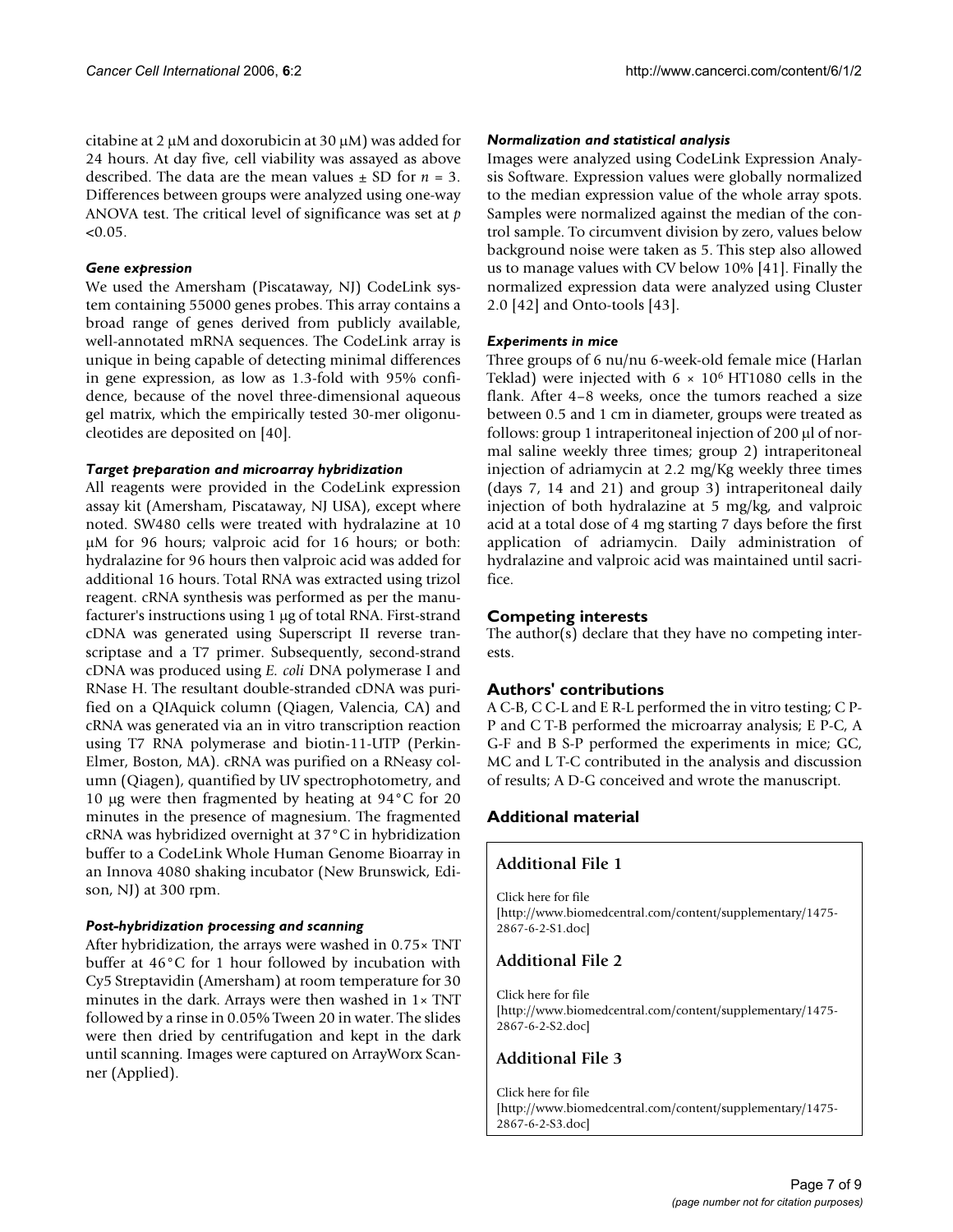#### **Additional File 4**

Click here for file [\[http://www.biomedcentral.com/content/supplementary/1475-](http://www.biomedcentral.com/content/supplementary/1475-2867-6-2-S4.xls) 2867-6-2-S4.xls]

#### **Acknowledgements**

This work was supported by CONACyT grants SALUD-2002-C01-6579 and AVANCE C01-294, and by Psicofarma, S.A. de C.V., Mexico.

#### **References**

- 1. Zhu WG, Otterson GA: **The interaction of histone deacetylase inhibitors and DNA methyltransferase inhibitors in the treatment of human cancer cells.** *Curr Med Chem Anti-Cancer Agents* 2003, **3:**187-199.
- 2. Jones PA, Taylor SM: **[Cellular differentiation, cytidine analogs](http://www.ncbi.nlm.nih.gov/entrez/query.fcgi?cmd=Retrieve&db=PubMed&dopt=Abstract&list_uids=6156004) [and DNA methylation.](http://www.ncbi.nlm.nih.gov/entrez/query.fcgi?cmd=Retrieve&db=PubMed&dopt=Abstract&list_uids=6156004)** *Cell* 1980, **20:**85-93.
- 3. Goffin J, Eisenhauer E: **[DNA methyltransferase inhibitors- state](http://www.ncbi.nlm.nih.gov/entrez/query.fcgi?cmd=Retrieve&db=PubMed&dopt=Abstract&list_uids=12419742) [of the art.](http://www.ncbi.nlm.nih.gov/entrez/query.fcgi?cmd=Retrieve&db=PubMed&dopt=Abstract&list_uids=12419742)** *Ann Oncol* 2002, **13:**1699-116.
- 4. Aparicio A, Eads CA, Leong LA, Laird PW, Newman EM, Synold TW, Baker SD, Zhao M, Weber JS: **[Phase I trial of continuous infusion](http://www.ncbi.nlm.nih.gov/entrez/query.fcgi?cmd=Retrieve&db=PubMed&dopt=Abstract&list_uids=12655442) [5-aza-2'-deoxycytidine.](http://www.ncbi.nlm.nih.gov/entrez/query.fcgi?cmd=Retrieve&db=PubMed&dopt=Abstract&list_uids=12655442)** *Cancer Chemother Pharmacol* 2003, **51:**231-239.
- 5. Yoo CB, Cheng JC, Jones PA: **[Zebularine: a new drug for epige](http://www.ncbi.nlm.nih.gov/entrez/query.fcgi?cmd=Retrieve&db=PubMed&dopt=Abstract&list_uids=15506921)[netic therapy.](http://www.ncbi.nlm.nih.gov/entrez/query.fcgi?cmd=Retrieve&db=PubMed&dopt=Abstract&list_uids=15506921)** *Biochem Soc Trans* 2004, **32:**910-912.
- 6. Fang MZ, Wang Y, Ai N, Hou Z, Sun Y, Lu H, Welsh W, Yang CS: **[Tea](http://www.ncbi.nlm.nih.gov/entrez/query.fcgi?cmd=Retrieve&db=PubMed&dopt=Abstract&list_uids=14633667) polyphenol (-)-epigallocatechin-3-gallate inhibits DNA [methyltransferase and reactivates methylation-silenced](http://www.ncbi.nlm.nih.gov/entrez/query.fcgi?cmd=Retrieve&db=PubMed&dopt=Abstract&list_uids=14633667) [genes in cancer cell lines.](http://www.ncbi.nlm.nih.gov/entrez/query.fcgi?cmd=Retrieve&db=PubMed&dopt=Abstract&list_uids=14633667)** *Cancer Res* 2003, **63:**7563-7570.
- 7. Segura-Pacheco B, Trejo-Becerril C, Pérez-Cárdenas E, Taja-Chayeb L, Mariscal I, Chávez A, Acuña C, Salazar AM, Lizano M, Dueñas-González A: **[Reactivation of tumor suppressor genes by the](http://www.ncbi.nlm.nih.gov/entrez/query.fcgi?cmd=Retrieve&db=PubMed&dopt=Abstract&list_uids=12738711) [cardiovascular drugs hydralazine and procainamide and](http://www.ncbi.nlm.nih.gov/entrez/query.fcgi?cmd=Retrieve&db=PubMed&dopt=Abstract&list_uids=12738711) [their potential use in cancer therapy.](http://www.ncbi.nlm.nih.gov/entrez/query.fcgi?cmd=Retrieve&db=PubMed&dopt=Abstract&list_uids=12738711)** *Clin Cancer Res* 2003, **9:**1596-603.
- 8. Angeles E, Vázquez-Valadez VH, Vázquez-Valadez O, Velázquez-Sánchez AM, Ramírez A, Martínez L, Díaz-Barriga S, Romero-Rojas A, Cabrera G, López-Castañares R, Dueñas-González A: **Computational studies of 1-Hydrazinophtalazine (Hydralazine) as antineoplastic agent. Docking studies on methyltransferase.** *Lett Drug Design Discov* 2005, **4:**282-286.
- Zambrano P, Segura-Pacheco B, Pérez-Cárdenas E, Cetina L, Revilla-Vázquez A, Taja-Chayeb L, Chávez-Blanco A, Angeles E, Cabrera G, Sandoval K, Trejo-Becerril C, Chanona-Vilchis J, Dueñas-González A: **[A phase I study of hydralazine to demethylate and reactivate](http://www.ncbi.nlm.nih.gov/entrez/query.fcgi?cmd=Retrieve&db=PubMed&dopt=Abstract&list_uids=15862127) [the expression of tumor suppressor genes.](http://www.ncbi.nlm.nih.gov/entrez/query.fcgi?cmd=Retrieve&db=PubMed&dopt=Abstract&list_uids=15862127)** *BMC Cancer* 2005, **5:**44.
- 10. Shao Y, Gao Z, Marks PA, Jiang X: **[Apoptotic and autophagic cell](http://www.ncbi.nlm.nih.gov/entrez/query.fcgi?cmd=Retrieve&db=PubMed&dopt=Abstract&list_uids=15596714) [death induced by histone deacetylase inhibitors.](http://www.ncbi.nlm.nih.gov/entrez/query.fcgi?cmd=Retrieve&db=PubMed&dopt=Abstract&list_uids=15596714)** *Proc Natl Acad Sci U S A* 2004, **101:**18030-18035.
- 11. Knupfer MM, Pulzer F, Schindler I, Hernaiz Driever P, Knupfer H, Keller E: **Different effects of valproic acid on proliferation and migration of malignant glioma cells** *in vitro***[.](http://www.ncbi.nlm.nih.gov/entrez/query.fcgi?cmd=Retrieve&db=PubMed&dopt=Abstract&list_uids=11299760)** *Anticancer Res* 2001, **21:**347-351.
- 12. Kim MS, Blake M, Baek JH, Kohlhagen G, Pommier Y, Carrier F: **[Inhi](http://www.ncbi.nlm.nih.gov/entrez/query.fcgi?cmd=Retrieve&db=PubMed&dopt=Abstract&list_uids=14612526)[bition of histone deacetylase increases cytotoxicity to anti](http://www.ncbi.nlm.nih.gov/entrez/query.fcgi?cmd=Retrieve&db=PubMed&dopt=Abstract&list_uids=14612526)[cancer drugs targeting DNA.](http://www.ncbi.nlm.nih.gov/entrez/query.fcgi?cmd=Retrieve&db=PubMed&dopt=Abstract&list_uids=14612526)** *Cancer Res* 2003, **63:**7291-7300.
- 13. Zhang Y, Jung M, Dritschilo A, Jung M: **[Enhancement of radiation](http://www.ncbi.nlm.nih.gov/entrez/query.fcgi?cmd=Retrieve&db=PubMed&dopt=Abstract&list_uids=15161353) [sensitivity of human squamous carcinoma cells by histone](http://www.ncbi.nlm.nih.gov/entrez/query.fcgi?cmd=Retrieve&db=PubMed&dopt=Abstract&list_uids=15161353) [deacetylase inhibitors.](http://www.ncbi.nlm.nih.gov/entrez/query.fcgi?cmd=Retrieve&db=PubMed&dopt=Abstract&list_uids=15161353)** *Radiat Res* 2004, **161:**667-674.
- 14. Loscher W: **[Basic pharmacology of valproate: a review after](http://www.ncbi.nlm.nih.gov/entrez/query.fcgi?cmd=Retrieve&db=PubMed&dopt=Abstract&list_uids=12269861) [35 years of clinical use for the treatment of epilepsy.](http://www.ncbi.nlm.nih.gov/entrez/query.fcgi?cmd=Retrieve&db=PubMed&dopt=Abstract&list_uids=12269861)** *CNS Drugs* 2002, **16:**669-669.
- 15. Drummond DC, Noble CO, Kirpotin DB, Guo Z, Scott GK, Benz CC: **[Clinical development of histone deacetylase inhibitors as](http://www.ncbi.nlm.nih.gov/entrez/query.fcgi?cmd=Retrieve&db=PubMed&dopt=Abstract&list_uids=15822187) [anticancer agents.](http://www.ncbi.nlm.nih.gov/entrez/query.fcgi?cmd=Retrieve&db=PubMed&dopt=Abstract&list_uids=15822187)** *Annu Rev Pharmacol Toxicol* 2005, **45:**495-528.
- 16. Phiel CJ, Zhang F, Huang EY, Guenther MG, Lazar MA, Klein PS: **[His](http://www.ncbi.nlm.nih.gov/entrez/query.fcgi?cmd=Retrieve&db=PubMed&dopt=Abstract&list_uids=11473107)[tone deacetylase is a direct target of valproic acid, a potent](http://www.ncbi.nlm.nih.gov/entrez/query.fcgi?cmd=Retrieve&db=PubMed&dopt=Abstract&list_uids=11473107) [anticonvulsant, mood stabilizer, and teratogen.](http://www.ncbi.nlm.nih.gov/entrez/query.fcgi?cmd=Retrieve&db=PubMed&dopt=Abstract&list_uids=11473107)** *J Biol Chem* 2001, **276:**36734-36741.
- 17. Kramer OH, Zhu P, Ostendorff HP, Golebiewski M, Tiefenbach J, Peters MA, Brill B, Groner B, Bach I, Heinzel T, Gottlicher M: **[The](http://www.ncbi.nlm.nih.gov/entrez/query.fcgi?cmd=Retrieve&db=PubMed&dopt=Abstract&list_uids=12840003) [histone deacetylase inhibitor valproic acid selectively](http://www.ncbi.nlm.nih.gov/entrez/query.fcgi?cmd=Retrieve&db=PubMed&dopt=Abstract&list_uids=12840003) [induces proteasomal degradation of HDAC2.](http://www.ncbi.nlm.nih.gov/entrez/query.fcgi?cmd=Retrieve&db=PubMed&dopt=Abstract&list_uids=12840003)** *EMBO J* 2003, **22:**3411-3420.
- 18. Chávez-Blanco A, Segura-Pacheco B, Pérez-Cárdenas E, Taja-Chayeb L, Cetina L, Candelaria M, Cantú D, Pérez-Plasencia C, Cabrera G, Trejo-Becerril C, Angeles E, González-Fierro A, García-López P, Zambrano P, Dueñas-González A: **Histone acetylation and histone deacetylase activity of magnesium valproate in tumor and peripheral blood of patients with cervical cancer. A phase I study.** *Molec Cancer* 2005, **4:**22.
- 19. Lee TI, Young RA: **[Transcription of eukaryotic protein-coding](http://www.ncbi.nlm.nih.gov/entrez/query.fcgi?cmd=Retrieve&db=PubMed&dopt=Abstract&list_uids=11092823) [genes.](http://www.ncbi.nlm.nih.gov/entrez/query.fcgi?cmd=Retrieve&db=PubMed&dopt=Abstract&list_uids=11092823)** *Annu Rev Genet* 2000, **34:**77-137.
- 20. Duenas-Gonzalez A, Lizano M, Candelaria M, Cetina L, Cervera E: **[Epigenetics of cervical cancer. An overview and therapeuti](http://www.ncbi.nlm.nih.gov/entrez/query.fcgi?cmd=Retrieve&db=PubMed&dopt=Abstract&list_uids=16248899)[cal perspectives.](http://www.ncbi.nlm.nih.gov/entrez/query.fcgi?cmd=Retrieve&db=PubMed&dopt=Abstract&list_uids=16248899)** *Molecular Cancer* 2005, **4:**38.
- 21. Garcia-Manero H, Kantarjian B, Sanchez-Gonzalez S, Verstovsek F, Ravandi Ryttling M, Cortes J, Yang H, Fiorentino J, Rosner G, Issa J: **Results of a Phase I/II Study of the combination of 5-aza-2 deoxycytidine and Valproic Acid in Patients with acute myeloid leukemia and myelodysplastic syndrome.** *Procc ASCO* 2005, **24:**. (abstract 6544)
- 22. Esteller M: **[CpG island hypermethylation and tumor suppres](http://www.ncbi.nlm.nih.gov/entrez/query.fcgi?cmd=Retrieve&db=PubMed&dopt=Abstract&list_uids=12154405)[sor genes: a booming present, a brighter future.](http://www.ncbi.nlm.nih.gov/entrez/query.fcgi?cmd=Retrieve&db=PubMed&dopt=Abstract&list_uids=12154405)** *Oncogene* 2002, **21:**5427-40.
- 23. Ellerhorst JA, Frost P, Abbruzzese JL, Newman RA, Chernajovsky Y: **[2'-deoxy-5-azacytidine increases binding of cisplatin to DNA](http://www.ncbi.nlm.nih.gov/entrez/query.fcgi?cmd=Retrieve&db=PubMed&dopt=Abstract&list_uids=7679279) [by a mechanism independent of DNA hypomethylation.](http://www.ncbi.nlm.nih.gov/entrez/query.fcgi?cmd=Retrieve&db=PubMed&dopt=Abstract&list_uids=7679279)** *Br J Cancer* 1993, **67:**209-215.
- 24. Lin X, Asgari K, Putzi MJ, Gage WR, Yu X, Cornblatt BS, Kumar A, Piantadosi S, DeWeese TL, De Marzo AM, Nelson WG: **[Reversal of](http://www.ncbi.nlm.nih.gov/entrez/query.fcgi?cmd=Retrieve&db=PubMed&dopt=Abstract&list_uids=11751372) GSTP1 CpG island hypermethylation and reactivation of pi[class glutathione S-transferase \(GSTP1\) expression in](http://www.ncbi.nlm.nih.gov/entrez/query.fcgi?cmd=Retrieve&db=PubMed&dopt=Abstract&list_uids=11751372) human prostate cancer cells by treatment with procaina[mide.](http://www.ncbi.nlm.nih.gov/entrez/query.fcgi?cmd=Retrieve&db=PubMed&dopt=Abstract&list_uids=11751372)** *Cancer Res* 2001, **61:**8611-8616.
- Cheng JC, Matsen CB, Gonzales FA, Ye W, Greer S, Marquez VE, Jones PA, Selker EU: **[Inhibition of DNA methylation and reacti](http://www.ncbi.nlm.nih.gov/entrez/query.fcgi?cmd=Retrieve&db=PubMed&dopt=Abstract&list_uids=12618505)[vation of silenced genes by zebularine.](http://www.ncbi.nlm.nih.gov/entrez/query.fcgi?cmd=Retrieve&db=PubMed&dopt=Abstract&list_uids=12618505)** *J Natl Cancer Inst* 2003, **95:**399-409.
- 26. Brueckner B, Boy RG, Siedlecki P, Musch T, Kliem HC, Zielenkiewicz P, Suhai S, Wiessler M, Lyko F: **[Epigenetic reactivation of tumor](http://www.ncbi.nlm.nih.gov/entrez/query.fcgi?cmd=Retrieve&db=PubMed&dopt=Abstract&list_uids=16024632) [suppressor genes by a novel small-molecule inhibitor of](http://www.ncbi.nlm.nih.gov/entrez/query.fcgi?cmd=Retrieve&db=PubMed&dopt=Abstract&list_uids=16024632) [human DNA methyltransferases.](http://www.ncbi.nlm.nih.gov/entrez/query.fcgi?cmd=Retrieve&db=PubMed&dopt=Abstract&list_uids=16024632)** *Cancer Res* 2005, **65:**6305-6311.
- 27. Gottlicher M, Minucci S, Zhu P, Kramer OH, Schimpf A, Giavara S, Sleeman JP, Lo Coco F, Nervi C, Pelicci PG, Heinzel T: **[Valproic acid](http://www.ncbi.nlm.nih.gov/entrez/query.fcgi?cmd=Retrieve&db=PubMed&dopt=Abstract&list_uids=11742974) [defines a novel class of HDACs inhibitors inducing differenti](http://www.ncbi.nlm.nih.gov/entrez/query.fcgi?cmd=Retrieve&db=PubMed&dopt=Abstract&list_uids=11742974)[ation of transformed cells.](http://www.ncbi.nlm.nih.gov/entrez/query.fcgi?cmd=Retrieve&db=PubMed&dopt=Abstract&list_uids=11742974)** *EMBO J* 2001, **20:**6969-6978.
- 28. Gurvich N, Tsygankova OM, Meinkoth JL, Klein PS: **[Histone](http://www.ncbi.nlm.nih.gov/entrez/query.fcgi?cmd=Retrieve&db=PubMed&dopt=Abstract&list_uids=14871841) [deacetylase is a target of valproic acid-mediated cellular dif](http://www.ncbi.nlm.nih.gov/entrez/query.fcgi?cmd=Retrieve&db=PubMed&dopt=Abstract&list_uids=14871841)[ferentiation.](http://www.ncbi.nlm.nih.gov/entrez/query.fcgi?cmd=Retrieve&db=PubMed&dopt=Abstract&list_uids=14871841)** *Cancer Res* 2004, **64:**1079-1086.
- 29. Michalik L, Desvergne B, Wahli W: **Peroxisome-proliferator-activated receptors and cancers: complex stories.** *Nature Rev Cancer* 2004, **4:**61-70.
- 30. Eyal E, Yagen B, Shimshoni J, Bialer M: **[Histone deacetylases inhi](http://www.ncbi.nlm.nih.gov/entrez/query.fcgi?cmd=Retrieve&db=PubMed&dopt=Abstract&list_uids=15857614)[bition and tumor cells cytotoxicity by CNS-active VPA con](http://www.ncbi.nlm.nih.gov/entrez/query.fcgi?cmd=Retrieve&db=PubMed&dopt=Abstract&list_uids=15857614)[stitutional isomers and derivatives.](http://www.ncbi.nlm.nih.gov/entrez/query.fcgi?cmd=Retrieve&db=PubMed&dopt=Abstract&list_uids=15857614)** *Biochem Pharmacol* 2005, **69:**1501-1508.
- 31. Primeau M, Gagnon J, Momparler RL: **[Synergistic antineoplastic](http://www.ncbi.nlm.nih.gov/entrez/query.fcgi?cmd=Retrieve&db=PubMed&dopt=Abstract&list_uids=12455031) action of DNA methylation inhibitor 5-AZA-2'-deoxycyti[dine and histone deacetylase inhibitor depsipeptide on](http://www.ncbi.nlm.nih.gov/entrez/query.fcgi?cmd=Retrieve&db=PubMed&dopt=Abstract&list_uids=12455031) [human breast carcinoma cells.](http://www.ncbi.nlm.nih.gov/entrez/query.fcgi?cmd=Retrieve&db=PubMed&dopt=Abstract&list_uids=12455031)** *Int J Cancer* 2003, **103:**177-184.
- 32. Zhu WG, Lakshmanan RR, Beal MD, Otterson GA: **[DNA methyl](http://www.ncbi.nlm.nih.gov/entrez/query.fcgi?cmd=Retrieve&db=PubMed&dopt=Abstract&list_uids=11245429)[transferase inhibition enhances apoptosis induced by histone](http://www.ncbi.nlm.nih.gov/entrez/query.fcgi?cmd=Retrieve&db=PubMed&dopt=Abstract&list_uids=11245429) [deacetylase inhibitors.](http://www.ncbi.nlm.nih.gov/entrez/query.fcgi?cmd=Retrieve&db=PubMed&dopt=Abstract&list_uids=11245429)** *Cancer Res* 2001, **61:**1327-1333.
- 33. Sakajiri S, Kumagai T, Kawamata N, Saitoh T, Said JW, Koeffler HP: **[Histone deacetylase inhibitors profoundly decrease prolifer](http://www.ncbi.nlm.nih.gov/entrez/query.fcgi?cmd=Retrieve&db=PubMed&dopt=Abstract&list_uids=15661398)[ation of human lymphoid cancer cell lines.](http://www.ncbi.nlm.nih.gov/entrez/query.fcgi?cmd=Retrieve&db=PubMed&dopt=Abstract&list_uids=15661398)** *Exp Hematol* 2005, **33:**53-61.
- 34. Takai N, Kawamata N, Gui D, Said JW, Miyakawa I, Koeffler HP: **Human ovarian carcinoma cells: histone deacetylase inhibi[tors exhibit antiproliferative activity and potently induce](http://www.ncbi.nlm.nih.gov/entrez/query.fcgi?cmd=Retrieve&db=PubMed&dopt=Abstract&list_uids=15536623) [apoptosis.](http://www.ncbi.nlm.nih.gov/entrez/query.fcgi?cmd=Retrieve&db=PubMed&dopt=Abstract&list_uids=15536623)** *Cancer* 2004, **101:**2760-2770.
- 35. Cameron EE, Bachman KE, Myohanen S, Herman JG, Baylin SB: **[Syn](http://www.ncbi.nlm.nih.gov/entrez/query.fcgi?cmd=Retrieve&db=PubMed&dopt=Abstract&list_uids=9916800)[ergy of demethylation and histone deacetylase inhibition in](http://www.ncbi.nlm.nih.gov/entrez/query.fcgi?cmd=Retrieve&db=PubMed&dopt=Abstract&list_uids=9916800)**